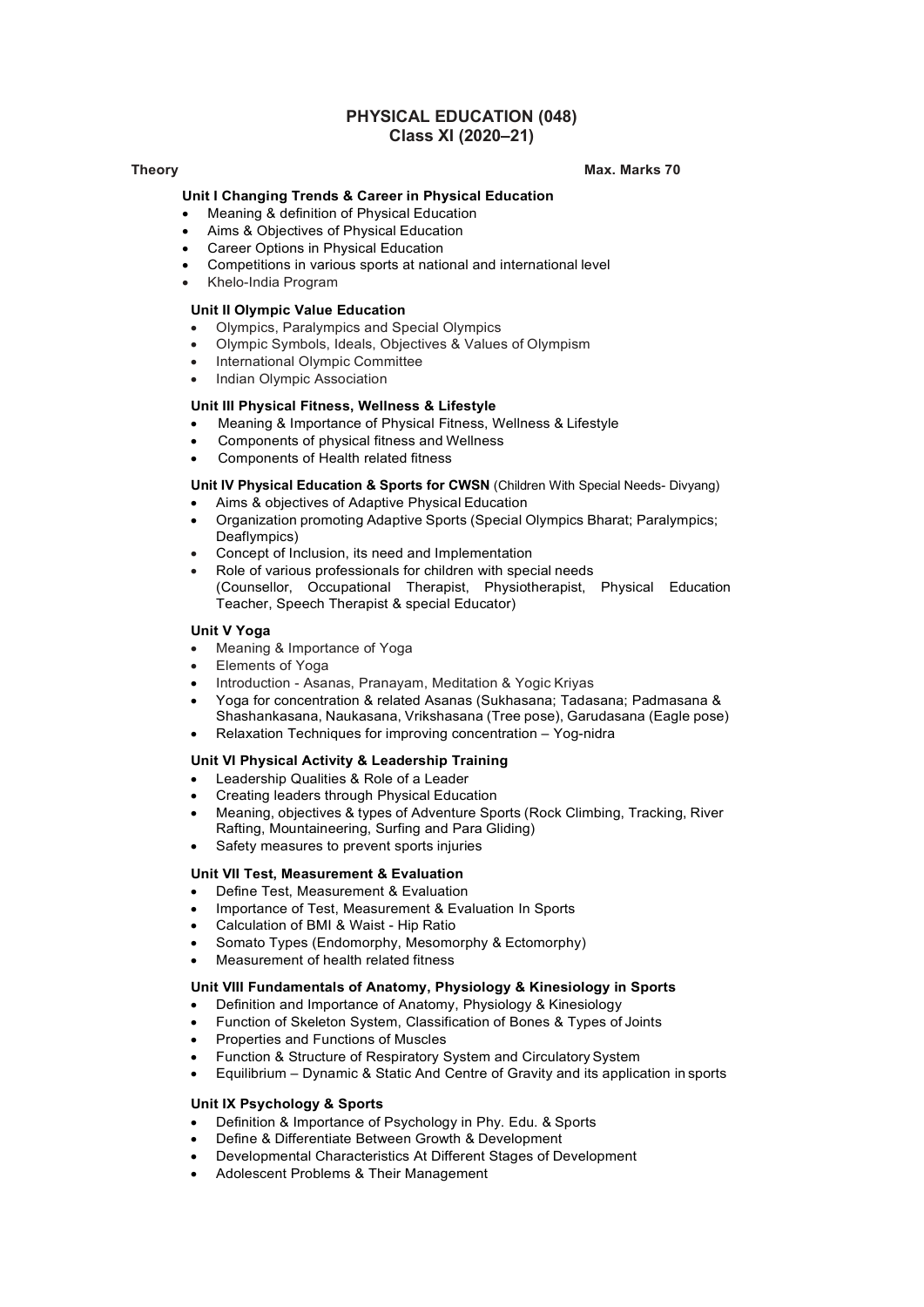### Unit X Training and Doping in Sports

- Meaning & Concept of Sports Training
- Principles of Sports Training
- Warming up & limbering down
- Skill, Technique & Style
- Concept & classification of doping
- Prohibited Substances & their side effects
- Dealing with alcohol and substance abuse

### Practical and the control of the control of the control of the Max. Marks 30 **Max. Marks 30**

01. Physical Fitness Test - 6 Marks - 6 Marks - 6 Marks - 6 Marks - 6 Marks - 6 Marks - 6 Marks - 6 Marks - 6 Marks - 6 Marks - 6 Marks - 6 Marks - 6 Marks - 6 Marks - 6 Marks - 6 Marks - 6 Marks - 6 Marks - 6 Marks - 6 Ma

- 02. Proficiency in Games and Sports (Skill of any one Game of choice from the given list\*)- 7 Marks<br>03. Yogic Practices 7 Marks
- 03. Yogic Practices and the set of the set of the set of the set of the set of the set of the set of the set of the set of the set of the set of the set of the set of the set of the set of the set of the set of the set of
	-
	-

04. Record File \*\* <br>05. Viva Voce (Health/ Games & Sports/ Yoga) 4. The second service of the service of the SMarks 05. Viva Voce (Health/ Games & Sports/ Yoga)

\* Athletics, Archery, Badminton, Boxing, Chess, Judo, Shooting, Skating, Swimming, Taekwondo, Tennis, Aerobics, Gymastics, Rope-Skipping, Yoga, Bocce & Unified Basketball [CWSN (Children With Special Needs - Divyang)]

### \*\*Record File shall include:

Practical-1: Labelled diagram of 400 M Track & Field with computations.

Practical-2: Computation of BMI from family or neighbourhood & graphical representation of the data. Practical-3: Labelled diagram of field & equipment of any one game of your choice out of the above list. Practical-4: List of current National Awardees (Dronacharya Award, Arjuna Award & Rajiv Gandhi Khel Ratna Award)

Practical-5: Pictorial presentation of any five Asanas for improving concentration.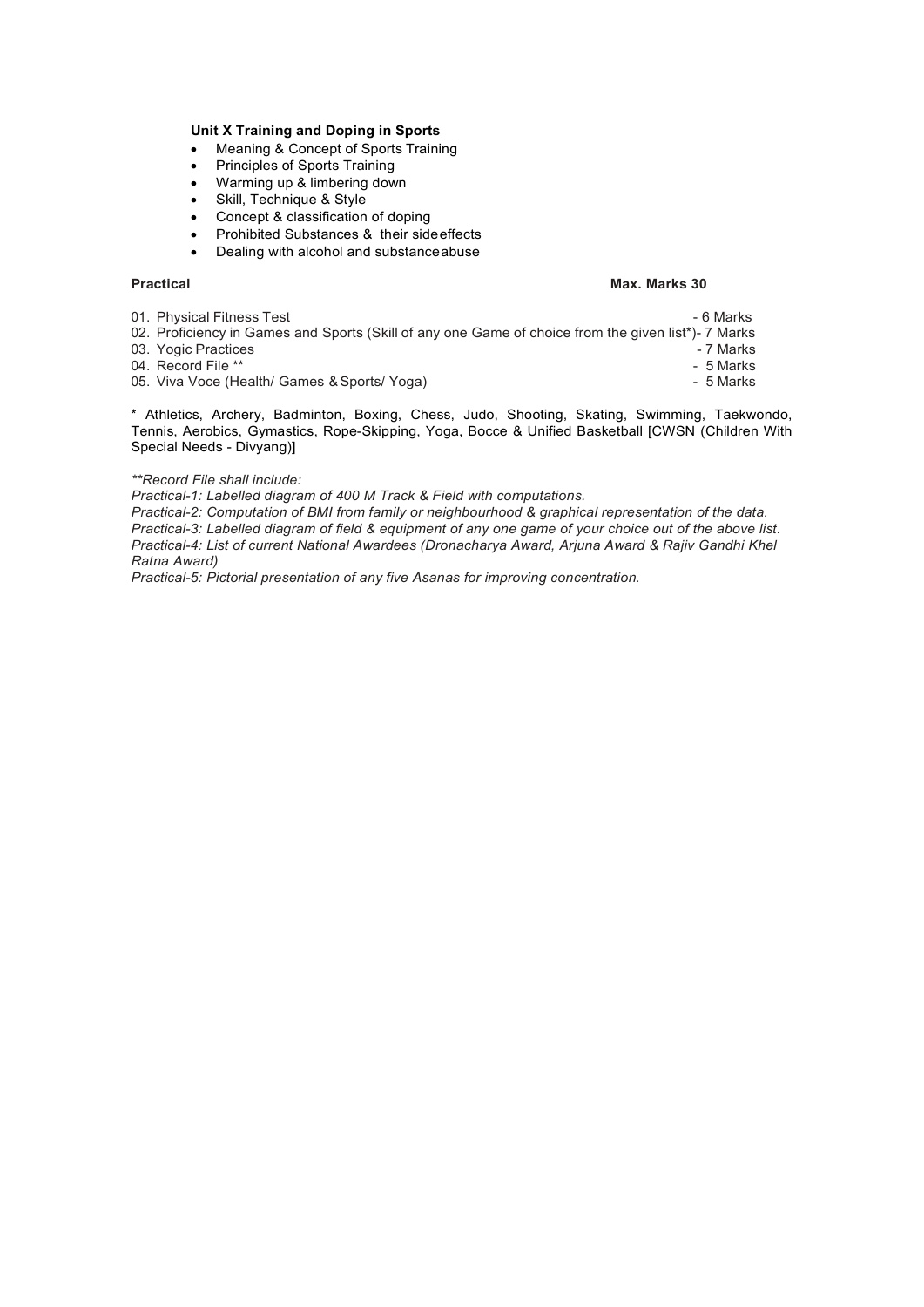# Suggested Question Paper Design Physical Education (Code No. 048) Class XI (2020-21)

| Marks: 70                                                          |                                                                                                                                                                                                                                                                                                                                                                                                                                                                       | Duration: 3 hrs. |  |
|--------------------------------------------------------------------|-----------------------------------------------------------------------------------------------------------------------------------------------------------------------------------------------------------------------------------------------------------------------------------------------------------------------------------------------------------------------------------------------------------------------------------------------------------------------|------------------|--|
| <b>SN</b>                                                          | <b>Typology of Questions</b>                                                                                                                                                                                                                                                                                                                                                                                                                                          | <b>Marks</b>     |  |
| $\mathbf{1}$<br>Understanding:<br>stating main ideas               | <b>Remembering:</b> Exhibit memory of previously learned material by<br>recalling facts, terms, basic concepts, and answers.<br>Demonstrate understanding of facts and ideas by<br>organizing, comparing, translating, interpreting, giving descriptions, and                                                                                                                                                                                                         | 43               |  |
| knowledge, facts, techniques and<br>2<br>rules in a different way. | Applying: Solve problems to new situations by applying acquired                                                                                                                                                                                                                                                                                                                                                                                                       | 16               |  |
| 3                                                                  | Analysing and Evaluating: Examine and break information into parts<br>by identifying motives or causes. Make inferences and find<br>evidence to support generalizations.<br>Present and defend opinions by making judgments about information,<br>validity of ideas, or quality of work based on a set of criteria.<br><b>Creating:</b> Compile information together in a different way by combining<br>elements in a new pattern or proposing alternative solutions. | 11               |  |
|                                                                    | <b>Total</b>                                                                                                                                                                                                                                                                                                                                                                                                                                                          | 70               |  |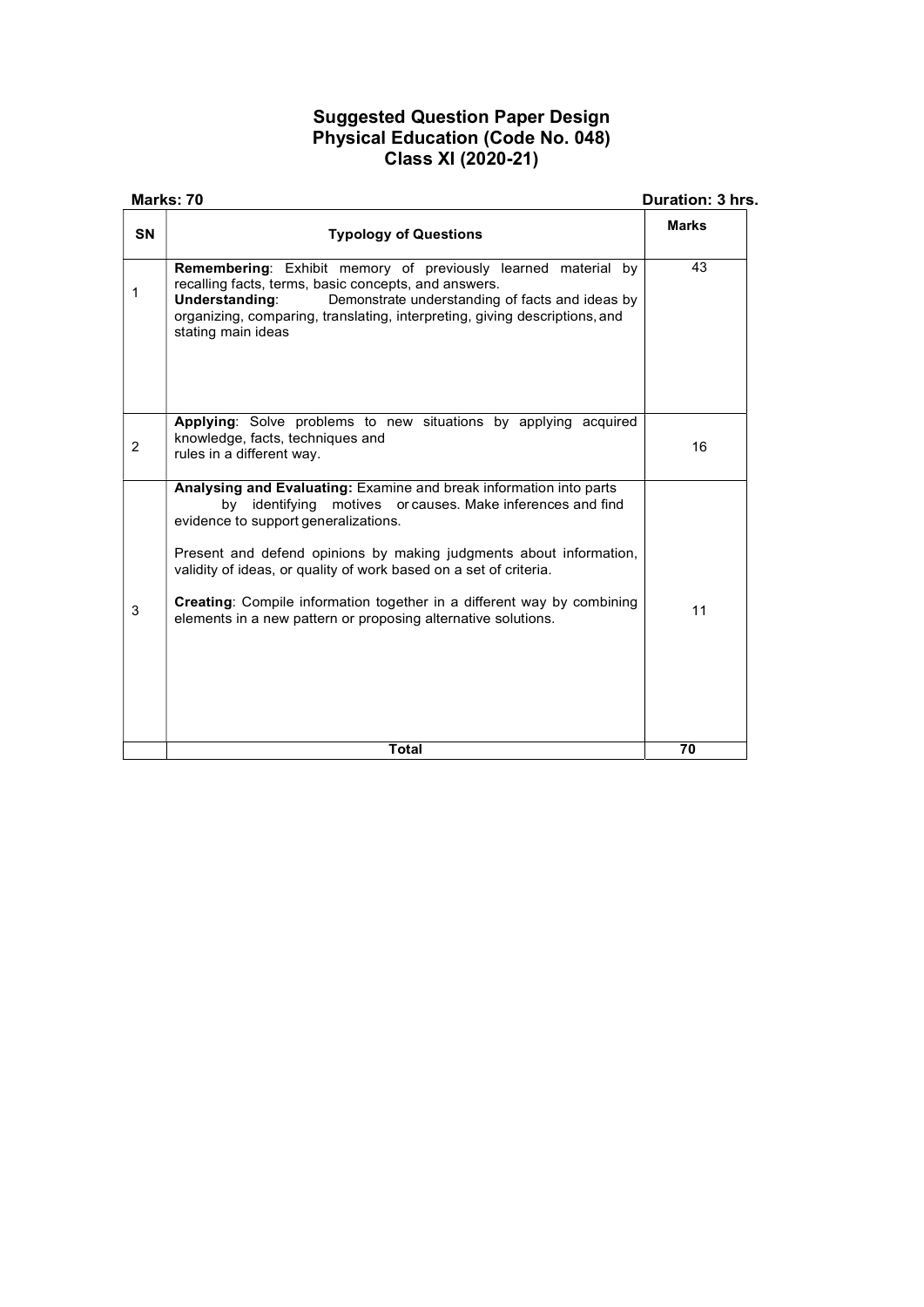## PHYSICAL EDUCATION (048) Class XII (2020–21)

Theory Max. Marks 70

## Unit I Planning in Sports

- Meaning & Objectives Of Planning
- Various Committees & its Responsibilities (pre; during & post)
- Tournament Knock-Out, League Or Round Robin & Combination
- Procedure To Draw Fixtures Knock-Out (Bye & Seeding) & League (Staircase & Cyclic)
- Intramural & Extramural Meaning, Objectives & Its Significance
- Specific Sports Programme (Sports Day, Health Run, Run For Fun, Run For Specific Cause & Run For Unity)

### Unit II Sports & Nutrition

- Balanced Diet & Nutrition: Macro & Micro Nutrients
- Nutritive & Non-Nutritive Components Of Diet
- Eating For Weight Control A Healthy Weight, The Pitfalls of Dieting, Food Intolerance & Food Myths

### Unit III Yoga & Lifestyle

- Asanas as preventive measures
- Obesity: Procedure, Benefits & contraindications for Vajrasana, Hastasana, Trikonasana, Ardh Matsyendrasana
- Diabetes: Procedure, Benefits & contraindications for Bhujangasana, Paschimottasana, Pavan Muktasana, Ardh Matsyendrasana
- Asthema: Procedure, Benefits & contraindications for Sukhasana, Chakrasana, Gomukhasana, Parvatasana, Bhujangasana, Paschimottasana, Matsyasana
- Hypertension: Tadasana, Vajrasana, Pavan Muktasana, Ardha Chakrasana, Bhujangasana, Sharasana
- Back Pain: Tadasana, Ardh Matsyendrasana, Vakrasana, Shalabhasana, Bhujangasana

### Unit IV Physical Education & Sports for CWSN (Children With Special Needs - Divyang)

- Concept of Disability & Disorder
- Types of Disability, its causes & nature (cognitive disability, intellectual disability, physical disability)
- Types of Disorder, its cause & nature (ADHD, SPD, ASD, ODD, OCD)
- Disability Etiquettes
- Advantage of Physical Activities for children with special needs
- Strategies to make Physical Activities assessable for children with special need.

### Unit V Children & Women in Sports

- Motor development & factors affecting it
- Exercise Guidelines at different stages of growth & Development
- Common Postural Deformities Knock Knee; Flat Foot; Round Shoulders; Lordosis, Kyphosis, Bow Legs and Scoliosis and their corrective measures
- Sports participation of women in India
- Special consideration (Menarch & Menstural Disfunction)
- Female Athletes Triad (Oestoperosis, Amenoria, Eating Disorders)

### Unit VI Test & Measurement in Sports

- o Motor Fitness Test 50 M Standing Start, 600 M Run/Walk, Sit & Reach, Partial Curl Up, Push Ups (Boys), Modified Push Ups (Girls), Standing Broad Jump, Agility – 4x10 M Shuttle **Run Run Run Run Run Run**
- o General Motor Fitness Barrow three item general motor ability (Standing Broad Jump, Zig Zag Run, Medicine Ball Put – For Boys: 03 Kg & For Girls: 01 Kg)
- o Measurement of Cardio Vascular Fitness Harvard Step Test/Rockport Test Duration of the Exercise in Seconds x 100

5.5 x Pulse count of 1-1.5 Min after Exercise

- o Rikli & Jones Senior Citizen Fitness Test 1. Chair Stand Test for lower body strength
	- 2. Arm Curl Test for upper body strength
	- 3. Chair Sit & Reach Test for lower body flexibility
	- 4. Back Scratch Test for upper body flexibility
	- 5. Eight Foot Up & Go Test for agility
	- 6. Six Minute Walk Test for Aerobic Endurance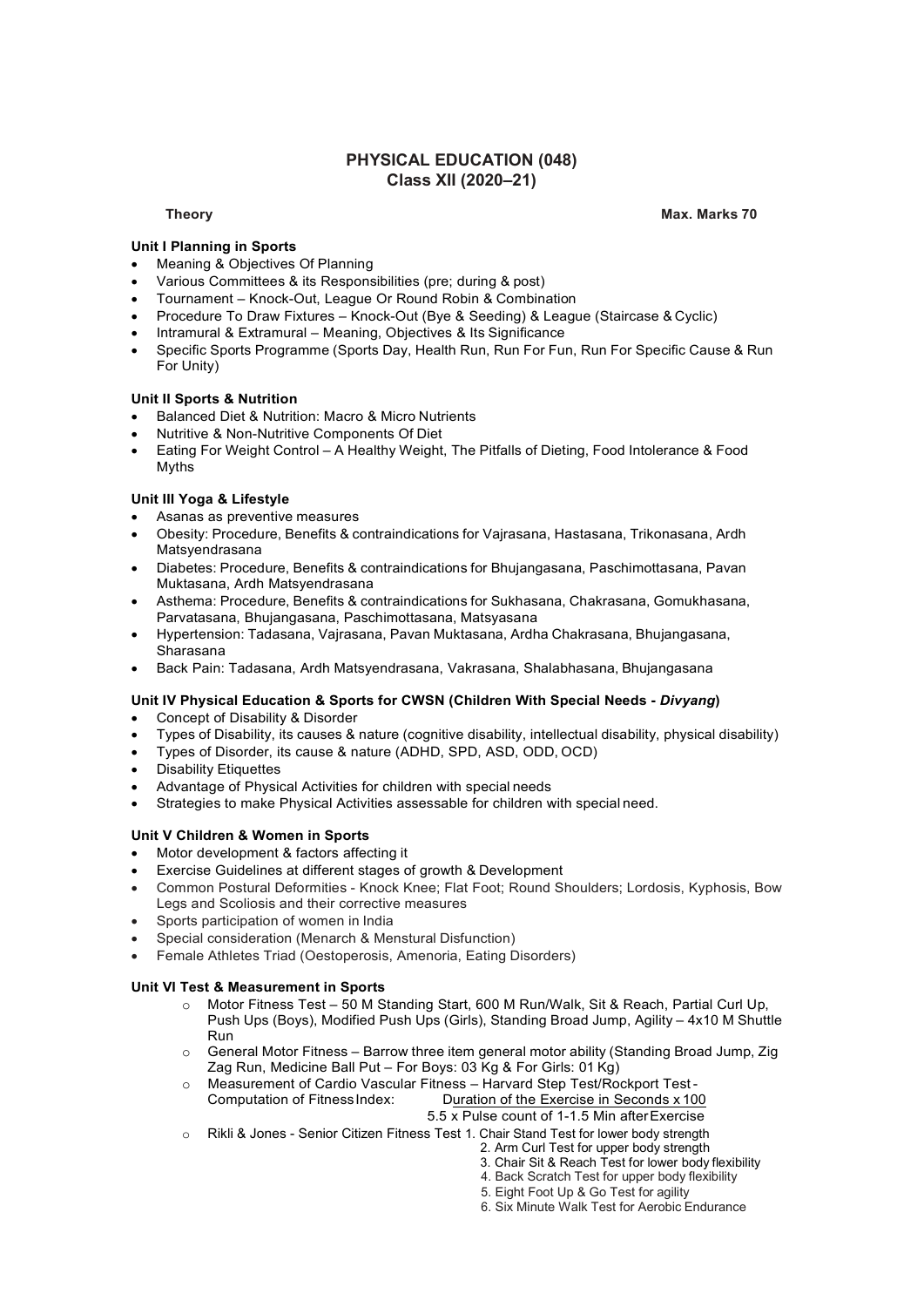### Unit VII Physiology & Injuries in Sports

- Physiological factor determining component of Physical Fitness
- Effect of exercise on Cardio Respiratory System
- Effect of exercise on Muscular System
- Physiological changes due to ageing

 Sports injuries: Classification (Soft Tissue Injuries:(Abrasion, Contusion, Laceration, Incision, Sprain & Strain) Bone & Joint Injuries: (Dislocation, Fractures: Stress Fracture, Green Stick, Communated, Transverse Oblique & Impacted) Causes, Prevention& treatment

First Aid – Aims & Objectives

### Unit VIII Biomechanics & Sports

- Meaning and Importance of Biomechanics in Sports
- Types of movements (Flexion, Extension, Abduction & Adduction)
- Newton's Law of Motion & its application in sports
- Friction & Sports

### Unit IX Psychology & Sports

- Personality; its definition & types Trait & Types (Sheldon & Jung Classification) & Big Five Theory
- Motivation, its type & techniques
- Exercise Adherence; Reasons to Exercise, Benefits of Exercise
- Strategies for Enhancing Adherence to Exercise
- Meaning, Concept & Types of Aggressions in Sports

### Unit X Training in Sports

- Strength Definition, types & methods of improving Strength Isometric, Isotonic & Isokinetic
- Endurance Definition, types & methods to develop Endurance Continuous Training, Interval Training & Fartlek Training
- Speed Definition, types & methods to develop Speed Acceleration Run & Pace Run
- Flexibility Definition, types & methods to improve flexibility
- Coordinative Abilities Definition & types
- Circuit Training Introduction & its importance

### Practical and the contraction of the contraction of the contraction of the contraction of the contraction of the contraction of the contraction of the contraction of the contraction of the contraction of the contraction of

- 01. Physical Fitness Test 6 Marks 6 Marks 6 Marks 6 Marks 6 Marks 6 Marks 6 Marks 6 Marks 6 Marks 6 Marks 6 Marks 6 Marks 6 Marks 6 Marks 6 Marks 6 Marks 6 Marks 6 Marks 6 Marks 6 Ma 02. Proficiency in Games and Sports (Skill of any one Game of choice from the given list\*)- 7 Marks 03. Yogic Practices - 7 Marks 04. Record File \*\*  $\overline{ }$  5 Marks
- 
- 05. Viva Voce (Health/ Games & Sports/ Yoga)  $\overline{\phantom{a}}$  5 Marks

\* Basketball, Football, Kabaddi, Kho-Kho, Volleyball, Handball, Hockey, Cricket, Bocce & Unified Basketball [CWSN (Children With Special Needs - Divyang)]

### \*\*Record File shall include:

Practical-1: Fitness tests administration for all items.

Practical-2: Procedure for Asanas, Benefits & Contraindication for any two Asanas for each lifestyle disease.

Practical-3: Procedure for administering Senior Citizen Fitness Test for 5 elderly family members. Practical-4: Any one game of your choice out of the list above. Labelled diagram of field & equipment (Rules, Terminologies & Skills).